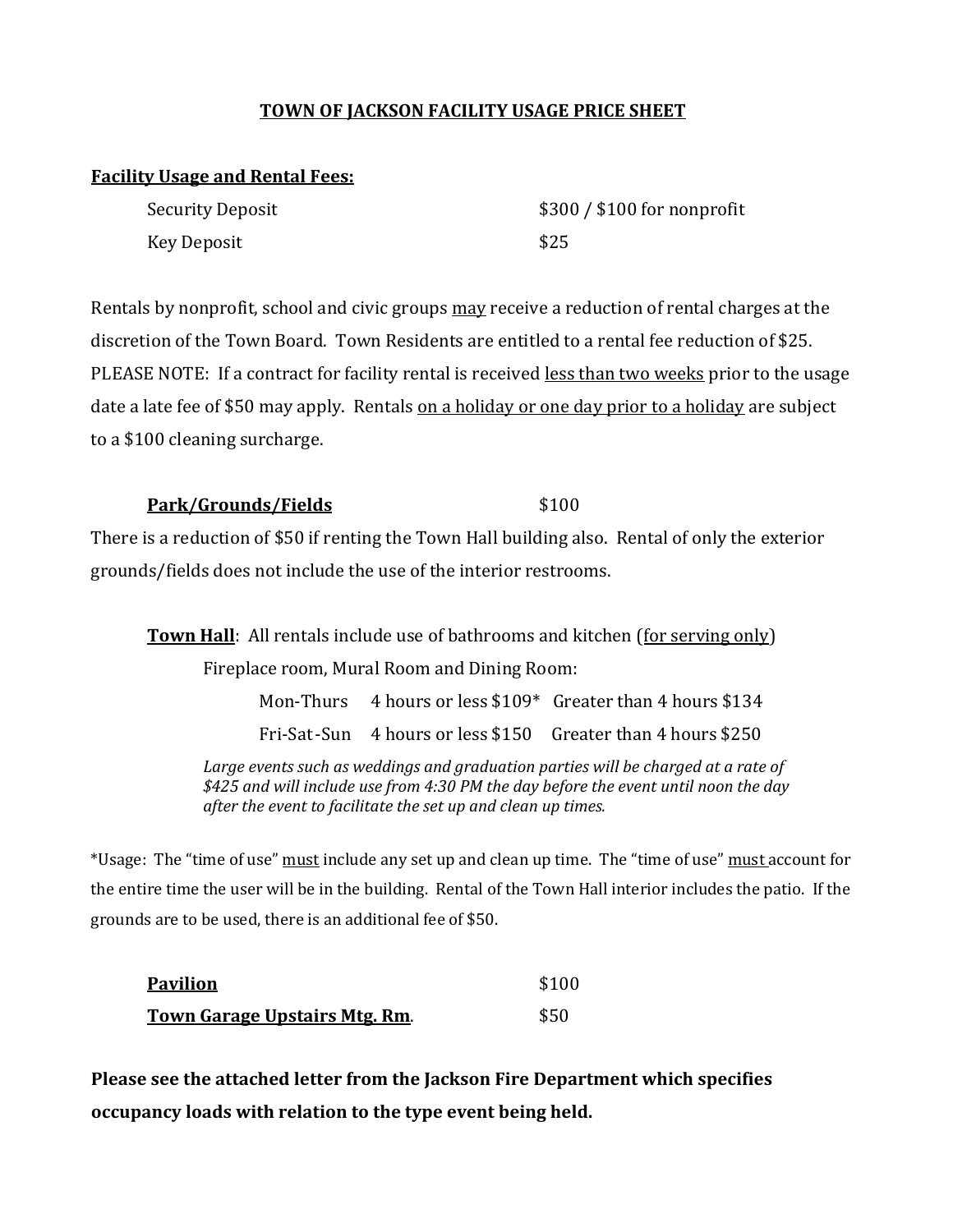## **TOWN OF JACKSON FACILITY USAGE INFORMATION**

#### **1. Rental Conditions:**

The Usage fee includes the building use, utilities and reasonable cleaning. The building and grounds are maintained regularly. When the agreement is signed, the user accepts the facility as is.

- a. The contract must be completed and full rental fee, security deposit and key deposit must be paid before an event will be placed on the calendar.
- b. Once an event is placed on the calendar, the usage fees are non-refundable unless the Town of Jackson is able to rent the facility to another User on the reserved date.
- c. Rental fees charged are for normal use. Additional fees will be charged for things such as electric use for portable beer carts, coolers or fryers, or if electric is run outside of the building for lighting or equipment. If the air conditioning or heat is used and the doors are propped open there will be an additional fee. All additional fees, including the amount charged, are at the sole discretion of the Town Clerk.

## **2. The User(s) Rules and Regulations:**

- a. The User(s) shall not cause or permit anything to be done whereby Town property will, in any manner, be injured, marred, defaced or damaged; nor shall User make or allow to be made any alterations to the building of any kind.
- b. Proper adult supervision shall be maintained at all times for children in attendance.
- c. Renters of the facility are reminded this is a municipal building and there is business being conducted at the building during business hours. Weekday use may not begin prior to 3:00 PM; between 3:00 PM and 5:00 PM we ask:
	- 1. Minimal interruption to the office staff (music may not be played, doors may not be propped open, children must be supervised, etc.
	- 2. Large numbers of individuals may not be present, etc.
	- 3. Weekday use prior to 5:00 PM is subject to prior approval by the Town Clerk.
	- 4. Weekend use may not begin prior to 8:00 AM.
	- 5. All events must end no later than midnight.
	- 6. Any outside use may not begin until one hour after sunrise and must conclude one hour before sunset.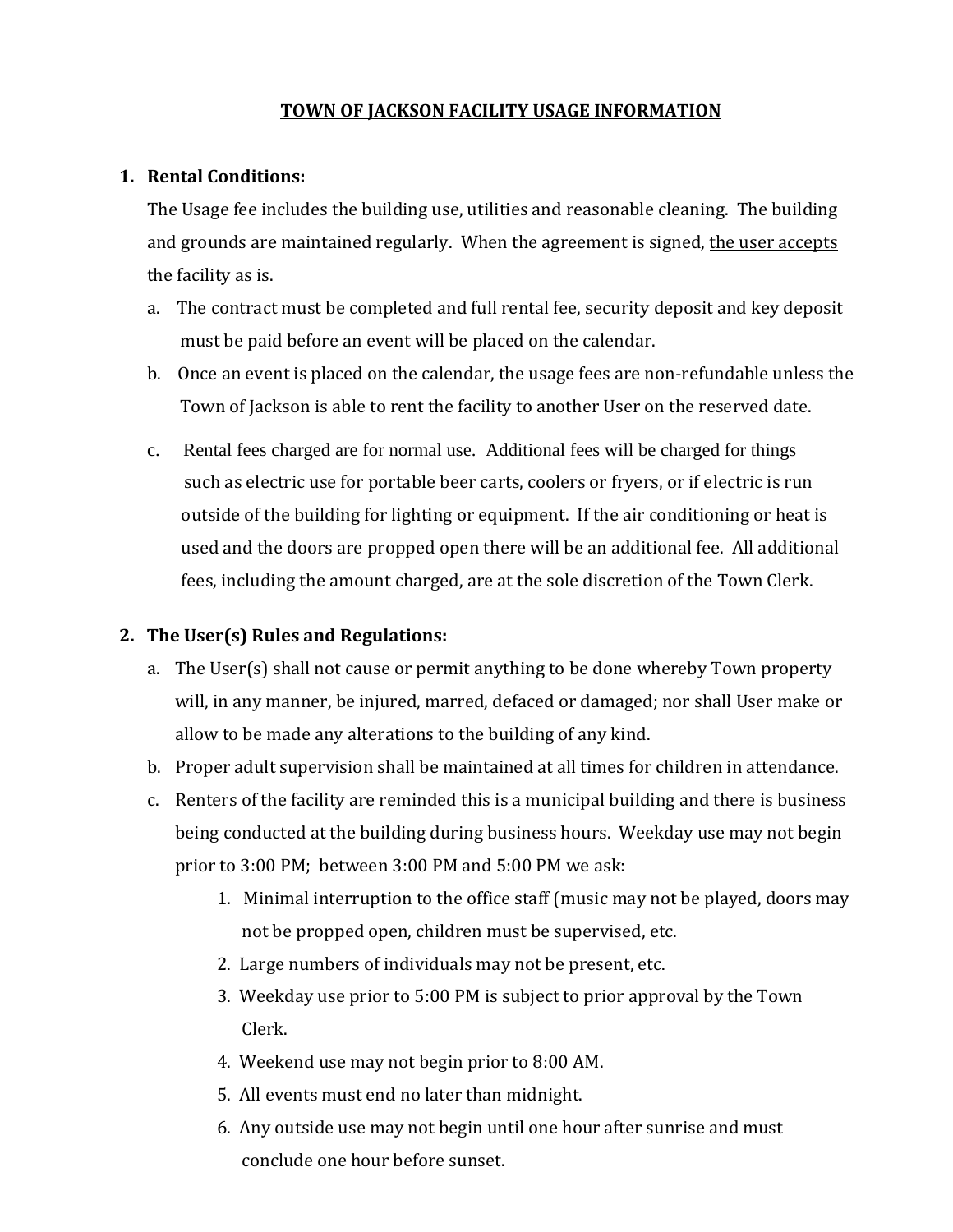- d. Users may not "drop in" to view the facility prior to their event; appointments are required.
- e. If additional tables and/or chairs are required, the User shall be responsible for set up and take down. If moved, the User shall restore room furnishings to their original location.
- f. The North Service Door (across from the pole building) may be used for loading and unloading, but no parking is permitted in this area. Parking in this area is reserved for the tenant only, and a deduction to the security deposit may be made for any inconvenience caused.
- g. User shall, upon conclusion of rental or use, place all waste, debris and soil in established trash receptacles or recycling bins. Extraordinary janitorial services, above customary and at the sole discretion of the Town, shall be charged to the User. Any additional repair work for damages to the property shall be charged to the User. The User, as per the signature affixed to the Facility Use Agreement, shall be the person invoiced for non-compliance to the rules, regulations and damages; and hereby agrees to pay any and all costs incurred.
- h. We have a cleaning closet available for your use. This closet is located near the main entrance to the fireplace room; the north end of the slate entry foyer. In the closet you will find a vacuum cleaner and other cleaning supplies. Please take a few minutes to clean up when your event is over. Please make sure to return the thermostat to the programmed setting.
- i. Entry to the Town Hall facility with the User Key must be limited to the main door or the north service door. The Office door (next to the tree growing through the roof) may not be used.

#### **3. The Town retains control of the facility:**

- a. The contract must be completed and full rental fee, security deposit and key deposit must be paid before an event will be placed on the calendar.
- b. The "time of use" specified on the contract includes any set up and clean up time. The "time of use" must account for the entire time the user will be in the building.
- c. The Town retains the right at all times to control the management of its facilities and to enforce all necessary rules and regulations, and reserves the right to impose additional requirements or regulations at any time whether or not contained in this Agreement.
- d. Users shall be responsible to maintain among all persons attending any activity or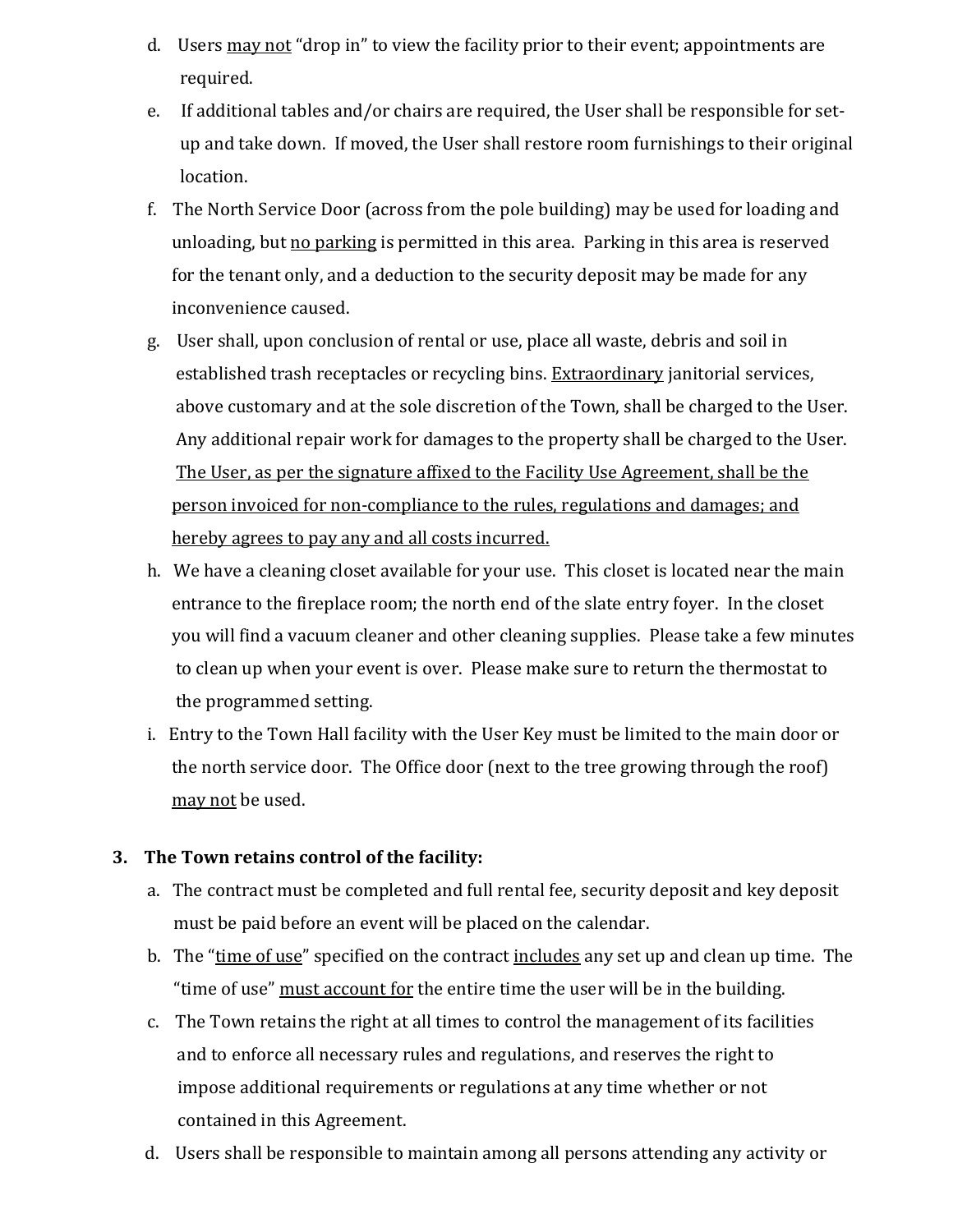event at a Town Hall facility peace and good order in compliance with all applicable State and Local Laws and Ordinances. The User shall be strictly liable to the Town for any damage which occurs within the Facility or to the Facility Premises because of a breach of peace and order.

e. The User is notified that their use is subject to change. While changes are not expected, it is possible the facility may be needed for an unscheduled event (such as an emergency meeting or an election). The user will have the option to reschedule their event or receive a refund of the fees paid. The town is not liable for any losses sustained by the User if an event must be rescheduled or cancelled. The Town Clerk has final authority on the facility.

## **4. Entrance to the Facility:**

The User is responsible for making arrangements to pick up a key to be used for entrance to the facility. The key may not be picked up earlier than the last business day prior to the event. A deposit of \$25. 00 will be required for the key, and the deposit will be returned to the User after the Town Board meeting following the event. **User Keys must be returned to the Town Hall within three (3) days of the facility usage.**

#### **5. Alcohol use:**

PRIVATE USERS:Alcohol beverages may be brought in, but the alcohol **Cannot Be Sold.** No license is required. Alcoholic beverages must remain within the building and patio area.

 NON PROFIT/CLUB USERS: An application for alcohol sales may be submitted; however, no alcohol may be sold until applicant has applied for and received a Temporary License from the Town Clerk. Temporary licenses are available for beer and wine sales only.

#### 6. **Caterers:**

 Attached to the Facility Use Agreement is a listing of caterers who have been approved by the Town Board to provide service at the Town of Jackson facilities. Use of individuals not listed, or User provided food service requires Town approval. If the user plans to bring in their own food it must be specified on the contract.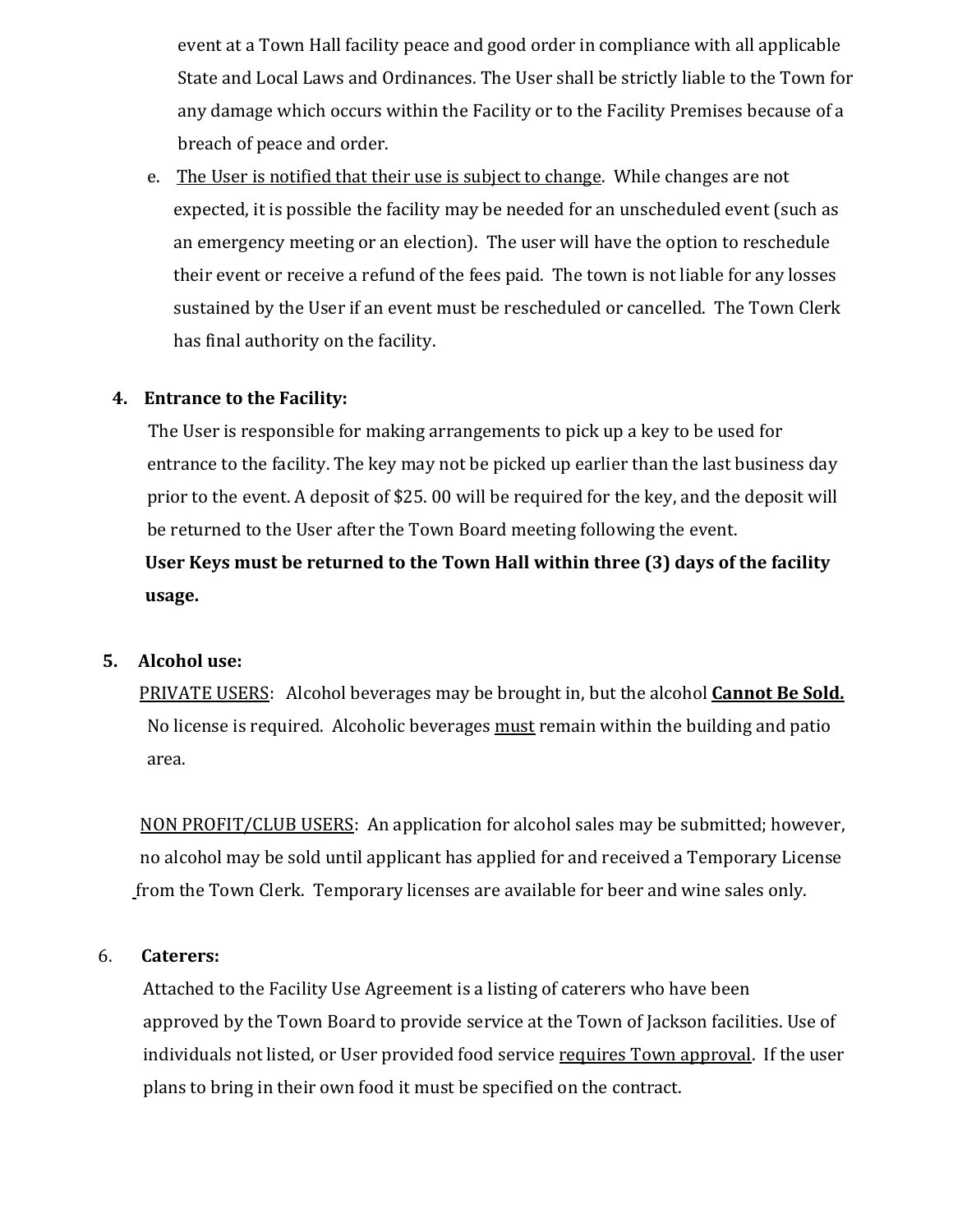#### **7. Security Deposit:**

All rentals must pay a \$300.00 security deposit. If the facility is not left as found, requires additional cleaning or has damage, the renter will forfeit the portion of the security deposit required to restore the facility to the original condition. If costs exceed the \$300.00 security deposit, the renter will be billed for the additional costs. If no problems are found, the \$300 will be refunded after the Town Board meeting following the event.

#### **8. Specific to Non-profit, Club and Association users:**

 Due to the fact that minimal or no fee is being charged to your group for usage the following is required: Floor, tables and counters must be left clean. Please sweep and vacuum if needed, wipe down tables and counters, this includes the bathrooms. Please return all tables and chairs to their original locations. All trash and recycling must be placed in the back room (through the kitchen door).

Do not prop open doors. Do not drag tables across the floors. If the heat or air conditioning is used, please return thermostats to the setting found upon entry.

 If there are times when the Town Clerk may need to conduct business, or there may be a Town meeting at the same time that you are using the facility, please be considerate. Your use is subject to availability; Town business will take precedence.

 If the Town needs to call for cleaning or repair service the charges will be deducted from your security deposit on account. The group will be required to bring the security deposit balance to \$100 prior to their next scheduled use. Security deposits may be increased at the discretion of the Town Clerk.